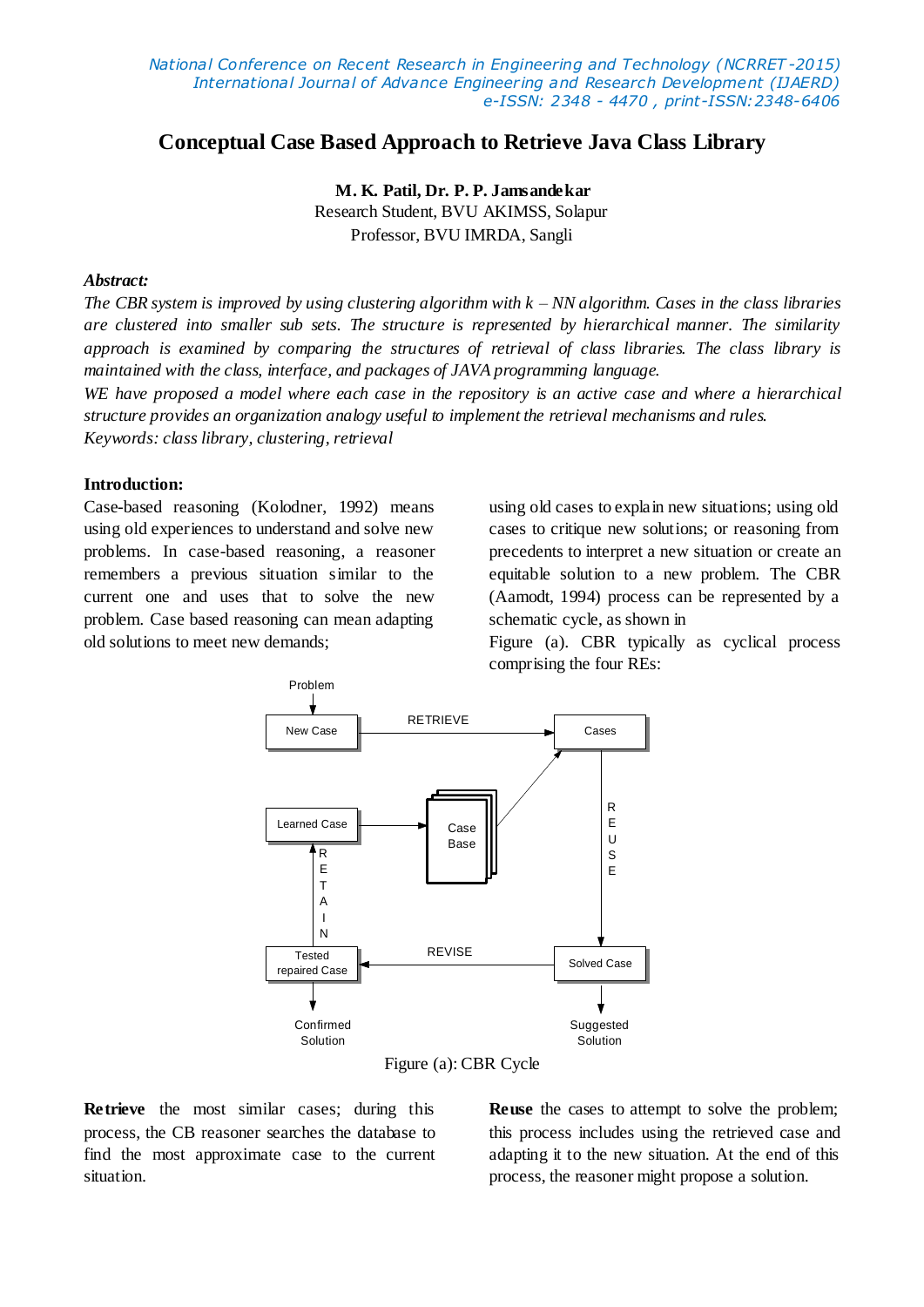**Revise** the proposed solution if necessary; Since the proposed solution could be inadequate, this process can correct the first proposed solution. **Retain** the new solution as a part of a new case.

This process enables CBR to learn and create a new solution and a new case that should be added to the case base. It should be noted that the RETRIEVE process in CBR is different from the process in a database. If you want to query data, the database only retrieves some data using an exact matching while a CBR can retrieve data using an approximate matching.

## **Case Retrieval**

Case retrieval here represents the process of extracting the cases from the case base, which are closest to the current case of the initial problem. To extract similar cases and the best case there should be some selection criteria which determine the closeness of the current case to the stored cases. The case retriever generally searches the entire case to find the features of that case similar to the features of the current case however the entire case does not exists, the portion of a case matches. The retrieved case can also be modified by taking solution of another case. There are many case retrieval techniques to carry out searching some of them are the k-nearest neighbors (k-NN), decision trees, and their derivatives. These techniques use similarity metric that calculate the closeness among cases.

### Nearest-neighbor retrieval

The nearest-neighbor retrieval computes the similarity by calculating the weights of the features of the case retrieved with those of the current case. If the weighted sum of its features that match the current case is greater than other cases than that case is retrieved. Features that are considered important in a problem-solving situation are weighted heavily in the case-matching process.

An inductive approach creates the decision trees. This may reduce the query search time.

# Knowledge-guided approaches

This approaches uses domain knowledge to determine the features of a case that are important for retrieving that case in the future. It is also considered an effective searching approach.

## Validated retrieval

Validated retrieval has two phases. First involves the retrieval of all cases that match the important features of the current case. Another involves deriving more discriminating features to match the current situation from the group of retrieved cases. (Shiu, 2003)

## **Limitations of Existing Retrieval Techniques**

Nearest-neighbor retrieval and inductive retrieval both have their strengths and weakness. The choice of retrieval techniques in CBR applications requires experience and experimentation. Nearestneighbor retrieval is used without any pre indexing. If retrieval time becomes an important issue, inductive retrieval is preferable. Nearestneighbor retrieval is a simple approach that computes the similarity between stored cases and new input case based on weight features.

A typical evaluation function is used to compute

$$
\textit{similarity}(Case, Case) = \frac{\sum_{i=1}^{n} w_i \times \textit{sim}(f_i^1, f_i^R)}{\sum_{i=1}^{n} w_i}
$$

nearest-neighbor matching (Kolodner, 1992)as Where,

 $w_i$  is the importance weight of a feature, *sim* is the similarity function of features, and  $f_i^I$  and  $f_i^R$  are the values for feature *i* in the input and retrieved cases respectively.

Nearest-neighbor retrieval and inductive retrieval are widely applied in CBR applications and modules. Table shows the comparison between nearest-neighbor retrieval and inductive retrieval

| <b>Retrieval</b><br><b>Techniques</b> | <b>Strength</b> | Weakness                                                  |
|---------------------------------------|-----------------|-----------------------------------------------------------|
| Nearest Neighbour                     | Simple          | Slow retrieval speed when the case base is large          |
| Retrieval                             |                 |                                                           |
| Inductive                             | Fast retrieval  | Depends on pre-indexing which is a time-consuming process |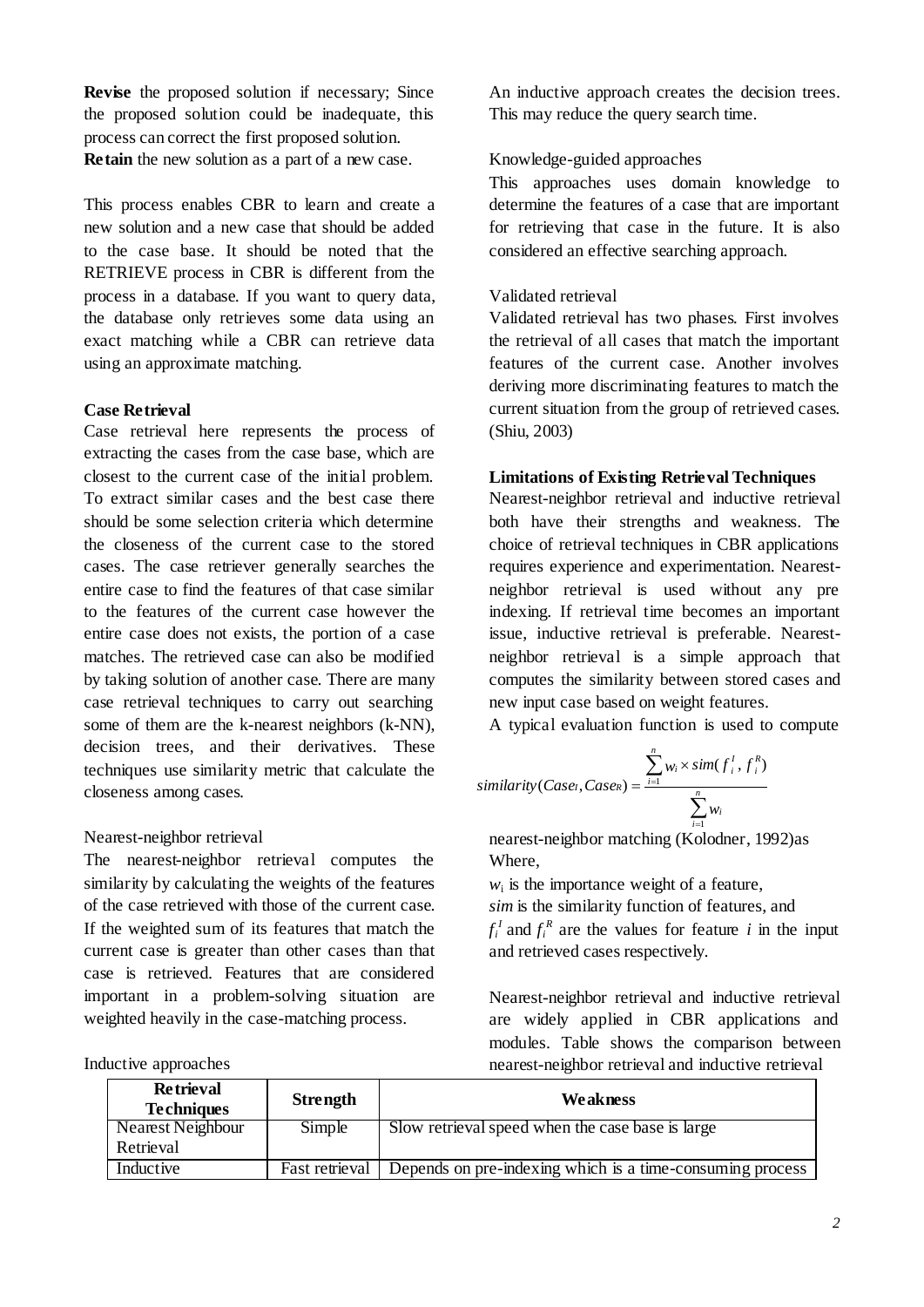| Retrieval | speed | Impossible to retrieval a case while case data is missing or<br>unknown |
|-----------|-------|-------------------------------------------------------------------------|
|           |       |                                                                         |

In some CBR modules, both techniques are used: inductive indexing is used to retrieve a set of matching cases, and then nearest-neighbor is used to rank the cases in the set according to the similarity to the target case.

# **Work Domain: Java Class Library**

The purpose of a case-based retrieval and reuse module is to help the developer to locate reusable code and to aid in program understanding and adaptation. The module matches Java classes from the class repository (base cases) to the target case (the class under construction) and then suggests similarities between them.

It enhances Java's reusability that it automates, ensures the quality of program. It will separate the Java's components as packages, classes, methods based on structure of the class and signature. Furthermore it ensures that the automated retrieval and adaption strategies will be immediately useful and work with existing software repositories.

Java Reflection enables Java code to discover information about the fields, methods and constructors of loaded classes, and to use reflected fields, methods and constructors to operate on their underlying counterparts at runtime (James Gosling, 1996). This capability allows us to extract feature descriptions from compiled classes without having access to the source code.

Java has a set of powerful mechanisms that directly support software reuse. However, the developer must have a sufficient knowledge of the language environment to be able to construct a mental mapping from existing object classes to the class that he wishes to construct. Java supports this to some extent in that it is possible to inherit the structure and functionality of an existing class and only specify new behavioral features in the new object class.

### **Proposed Work**

A CBR system is said to be successful if it designs an efficient and effective case retrieval mechanism. K-Nearest Neighbor (KNN) search method searches the entire case base to retrieve K prior cases with minimal dissimilarities. One of the main drawbacks of the CBR is, the dimensionality problem: the uncontrolled growth of the case bases may result in the degradation of the performance of the system as a direct consequence of the increased cost in accessing memory.

The solutions of similar prior cases can be used to solve the problem of the new case. And to discriminate the similar cases from other cases we can cluster those cases that have similar solution parts. The Clustering techniques focus our search to the cluster that has similar case to that of our problem description. This technique deals with the Java's case library.

In the Java programming language the base case descriptions can be constructed from the software artifacts themselves using Java reflection.

The case-based reuse module supports retrieval and reuse of classes based on their signatures (methods return types and arguments etc.), which in this case is viewed upon as cases. From these signatures one may also extract some knowledge about what kind of component this is. The reuse component may suggest mappings between signatures of a retrieved case and the target, and the user may accept or discard the suggestions. In addition the reuse module suggests *how* to reuse a class, either by extension, or by lexical reuse of source code (if it is available).

Java's reflective capabilities are used to extract case descriptions from compiled Java classes, and case-based reasoning is applied to support retrieval and adaptation of reusable components. The purpose of the module is to localize potentially reusable code and to support the programmer in her program understanding and adaptation of the code.

(Bjørnar Tessem, 1999) It was researched that, the set of features that can be automatically extracted utilizing the Java reflective capabilities (e. g., method signatures, field types, inheritance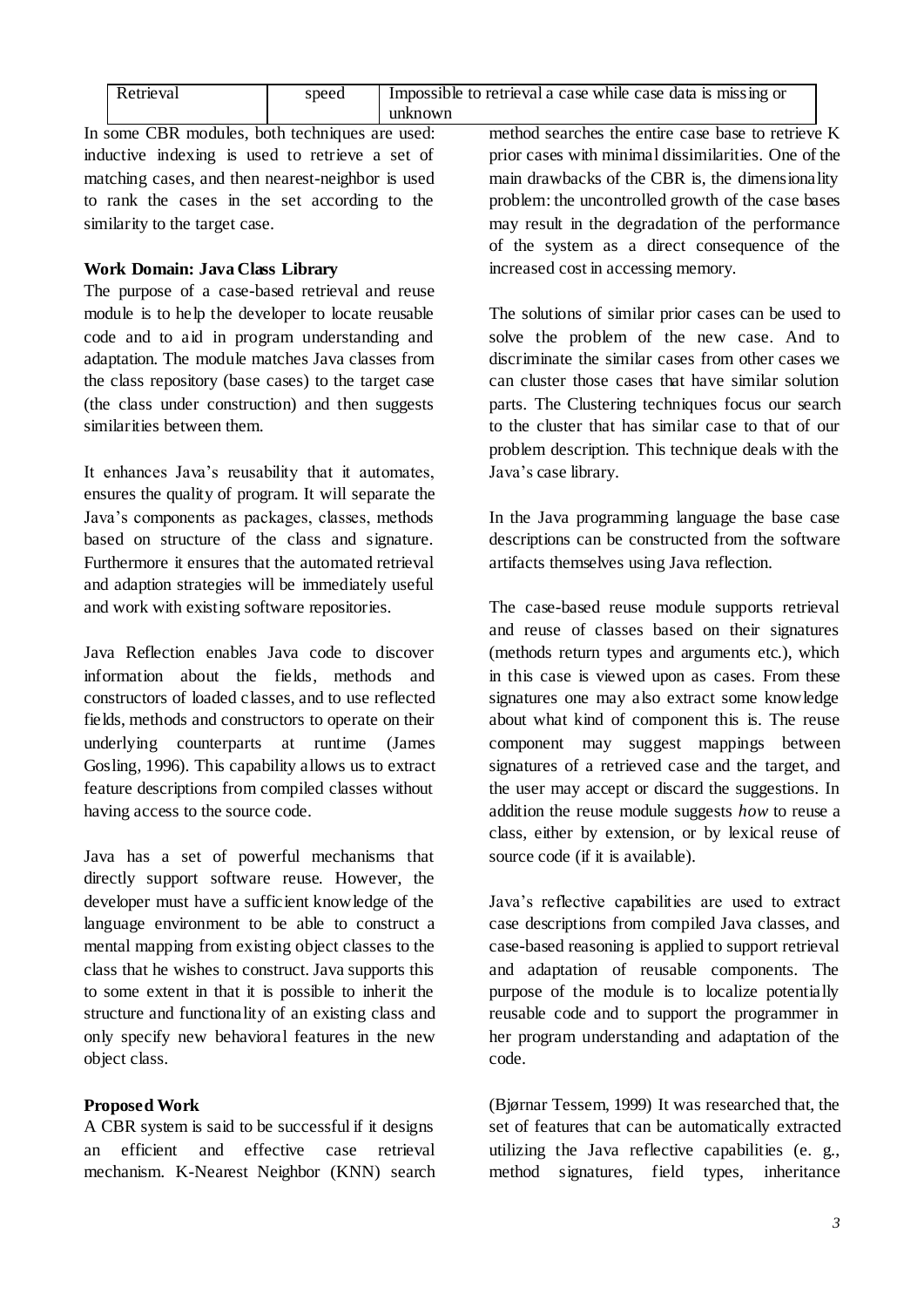information, etc.) can be effectively used to retrieve components for subsequent reuse. It will decrease the effort required to retrieve the most plausible class in program by the developer.

Module, Retrieve Module and retain module where we have maintained the existing class library repository and new added one. To interact with system, we have a user interface where user can input the problem. The system admin module checks the problem and controls on entire module.

Following figure (b) is a conceptual proposed work. It has the CBR phases such as Reuse



Figure (b): Proposed Module

#### **System Admin Module**

The System Admin Module monitors the programmer's implementation via the extracted signatures of the partial class specification and compiles the code when needed.

A *Compiler, interpreter* would allow to test, run un-compiled Java statements; thus check the syntax of the expressions. This is however not required but may be a great idea for further development.

The System Admin then passes the task on to the appropriate Retrieve Modules. Each cluster has more specific knowledge about a certain group of cases. The cluster represents a case base to the relevant to the package as suggested (James Gosling, 1996) and a single Case Base is in reality a single case description of a Java class.

The Manager also monitors the coding. The user specifies how often (a time interval) or under what condition (number of code lines in the editor) the Manager should interpret the code and make a target case for the retrieval process.

#### **The Retrieve Module**

Java programs are organized as sets of packages. Each set has its own set of names for types, which help to prevent name conflicts. The naming structure for packages is hierarchical which is convenient for organizing related packages in a conventional manner. A Retrieve Module represents a single package in the repository as a "package case". A package case consists of all the types (method return types, fields and argument lists) of all the classes in a Java package.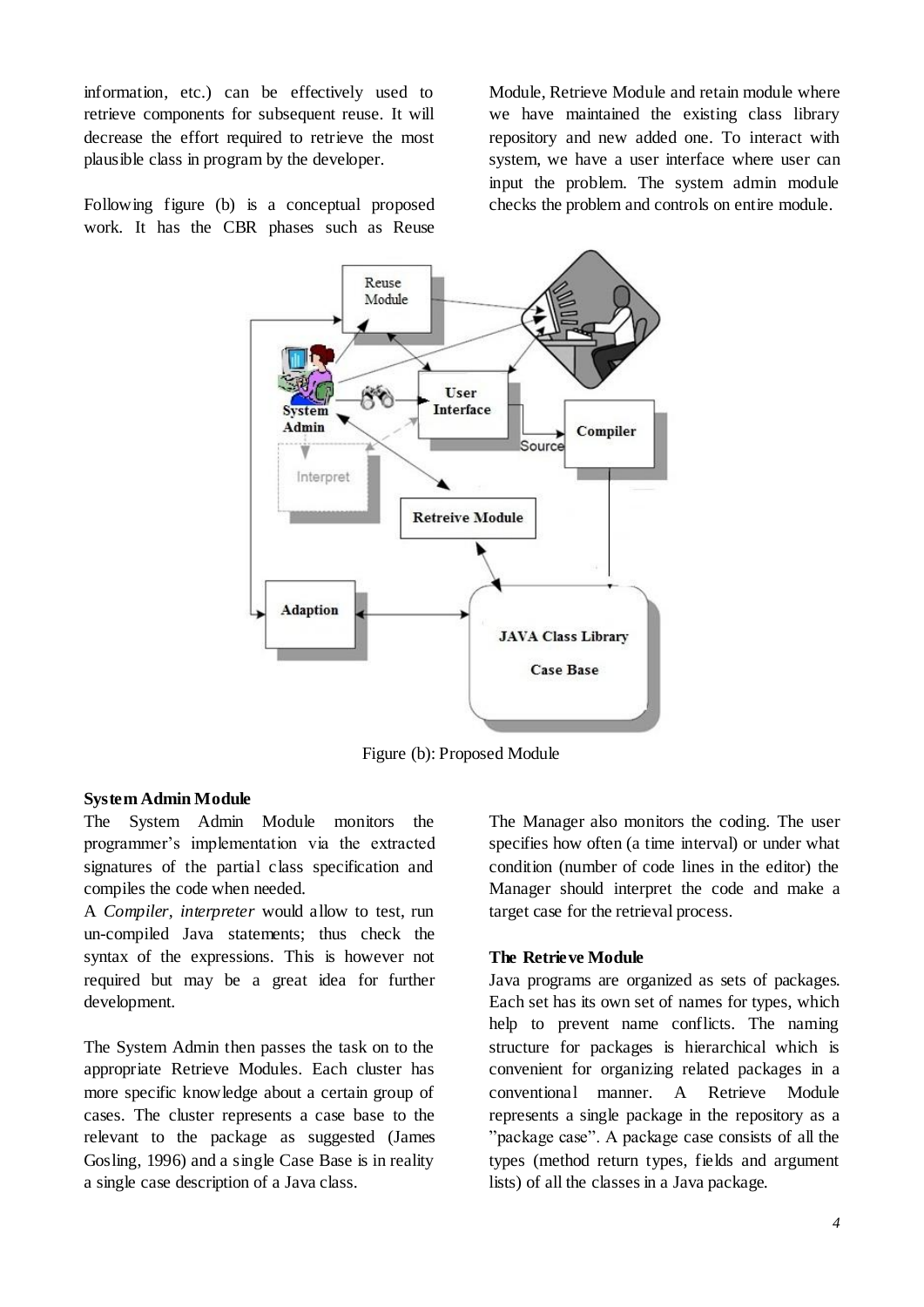Each value has a significance attribution. The significance of a type in a certain package is a calculation of its number of occurrences in a case in relation to occurrences in each other package and in the whole repository. The significance of a type is hence a value used in the matching with the target case's types. If it finds that classes in the package contain highly significant types for this particular target case it will pass the target case to the case base for further matching. The clustering algorithm won't store the relevant case which having good match instead of best match. It there is no significance it doesn't store in case base repository.

### **The Case Base Repository**

The individual case, or Case Base, possesses its own case description. The descriptions are created using Java's reflective facilities. Java allows any class to be asked for its methods, fields, constructors, inheritance information, and other information at run time (Sun Microsystems, 1999). Java's syntactic reuse construct is the import statement. Java uses an environmental variable called CLASSPATH to establish where to search for classes that are mentioned as import statements.

The retrieve module supported case-based retriever traverses the directories on the CLASSPATH environmental variable, extracts all the feature information for each class in a pre-processing step and stores that information in a file associated with the class for later use.

Each file is associated with a Case Base. When a base case is matched with a target case it obtains a similarity value based on threshold. This value (between 0-1) determines if the case is a user for reuse. If the match is good (greater than a predefined threshold) the Case Base offers itself as a potential case for retrieval. The user specifies the threshold the case has to match to be considered as a potential case for reuse. If the match evaluates to half of the threshold, the Case Base continues to live in memory but does not send an event.

#### **Similarity Matrix**

The estimation of the similarity between the target and the base is developed by (Bjørnar Tessem, 1999). The Case Bases (base cases) estimate a similarity to the target class using similarities between pairs of methods, constructors, and data fields. To establish a similarity for a base case it does the following steps:

- 1. For each method, constructor, and data field in the base class use its signature to compute a similarity to each of the method signatures of the target.
- 2. For each method, constructor, and data field in the target select the most similar entry in the base class description and match it to this entry. As the entries in the base class are selected, mark them not-selectable.
- 3. The total similarity is the sum of the similarities of the selected matches in the target case.

For constructors only argument similarity counts, whereas for data fields type and name similarity counts. The similarities grouped into similar types of clusters using clustering technique.

At last, after retrieving a user's case the system provides the user with feedback about what it has carried out. The system gives information about which alternatives to the programmer has. The alternatives consist in either proposing **adaptation of the retrieved case** (s) with help from the reuse assistant, to continue the adaptation independently from the assistant, or to continue the programming with new searches for others and maybe more appropriate cases for potential reuse. The programmer is completely free to follow system's advice or to ignore it.

#### **Conclusion:**

Modern programming languages, especially object-oriented languages, make use of large libraries of reusable components (e.g. class definitions). We want to make it easier for programmers to make use of the resources contained in these libraries.

The System Admin Module collects all retrieved cases from the different packages. The best cases are sorted by how well they match the target case